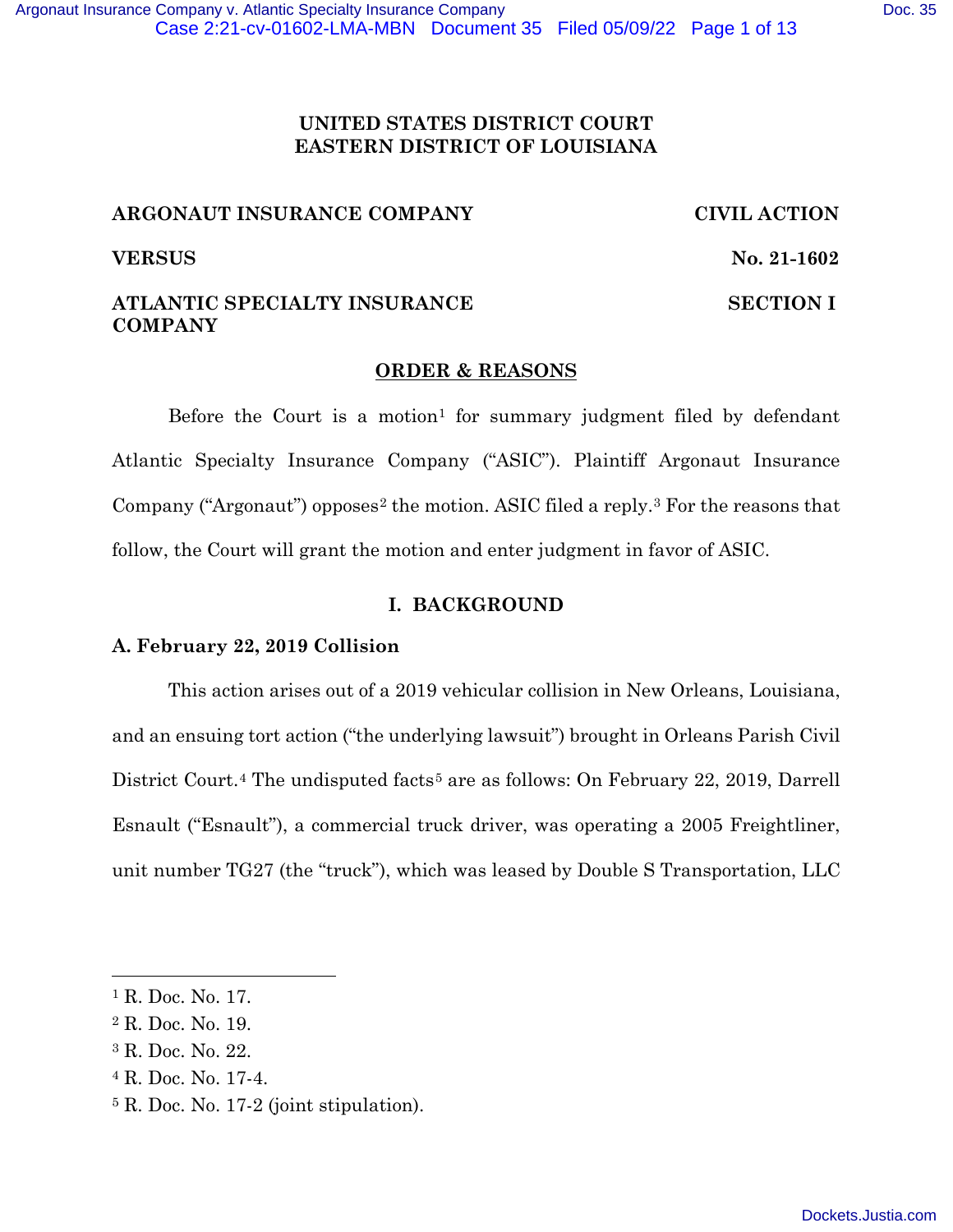("Double S") to Triple G Express, Inc. ("Triple G"). <sup>6</sup> Esnault delivered his final load of the day to the Norfolk Southern Railroad Terminal, located at 2900 Florida Avenue, New Orleans, Louisiana. <sup>7</sup> He departed the terminal at approximately 3:50 p.m., "bobtailing" the tractor of the truck—meaning that he was driving the tractor without a trailer attached to it.<sup>8</sup>

Esnault then traveled toward a Save-A-Lot grocery store located at the intersection of Paris Avenue and Mirabeau Avenue.<sup>9</sup> On the way, Esnault saw a friend on Paris Avenue, stopped for approximately five minutes, exited his vehicle, and spoke with his friend.<sup>10</sup> Thereafter, Esnault returned to his vehicle and continued traveling north on Paris Avenue towards the Save-A-Lot.<sup>11</sup> As Esnault drew closer to Save-A-Lot, he realized that he did not have enough cash to make his contemplated purchases, so he turned around and headed south on Paris Avenue towards Gentilly Boulevard "to go to his residence," where the truck is normally garaged. <sup>12</sup> Esnault reached the intersection of Paris Avenue and Gentilly Boulevard, which is approximately three to four blocks away from his residence.13 "Then, Esnault turned right on Gentilly Boulevard to go to his residence, but before he got to his residence, he contemplated [purchasing cigarettes at] a Shell Station or a nearby convenience

<sup>6</sup> *Id.* at 1 ¶ 1.

<sup>7</sup> *Id.* at 2 ¶ 7.

<sup>8</sup> *Id.*; *see also* R. Doc. No. 17-9, at 6 (defining "bobtailing").

 $^9$  R. Doc. No. 17-2, at 2  $\P$  8.

 $10$  *Id.* at  $2 \nparallel 9$ .

<sup>&</sup>lt;sup>11</sup> *Id.* at 2  $\P$  10.

<sup>12</sup> *Id.* at 2 ¶¶ 11–13; R. Doc. No. 17-3, at 4 ¶ 19; R. Doc. No. 19-1, at 2 ¶ 19.

<sup>13</sup> R. Doc. No. 17-2, at 2 ¶ 12.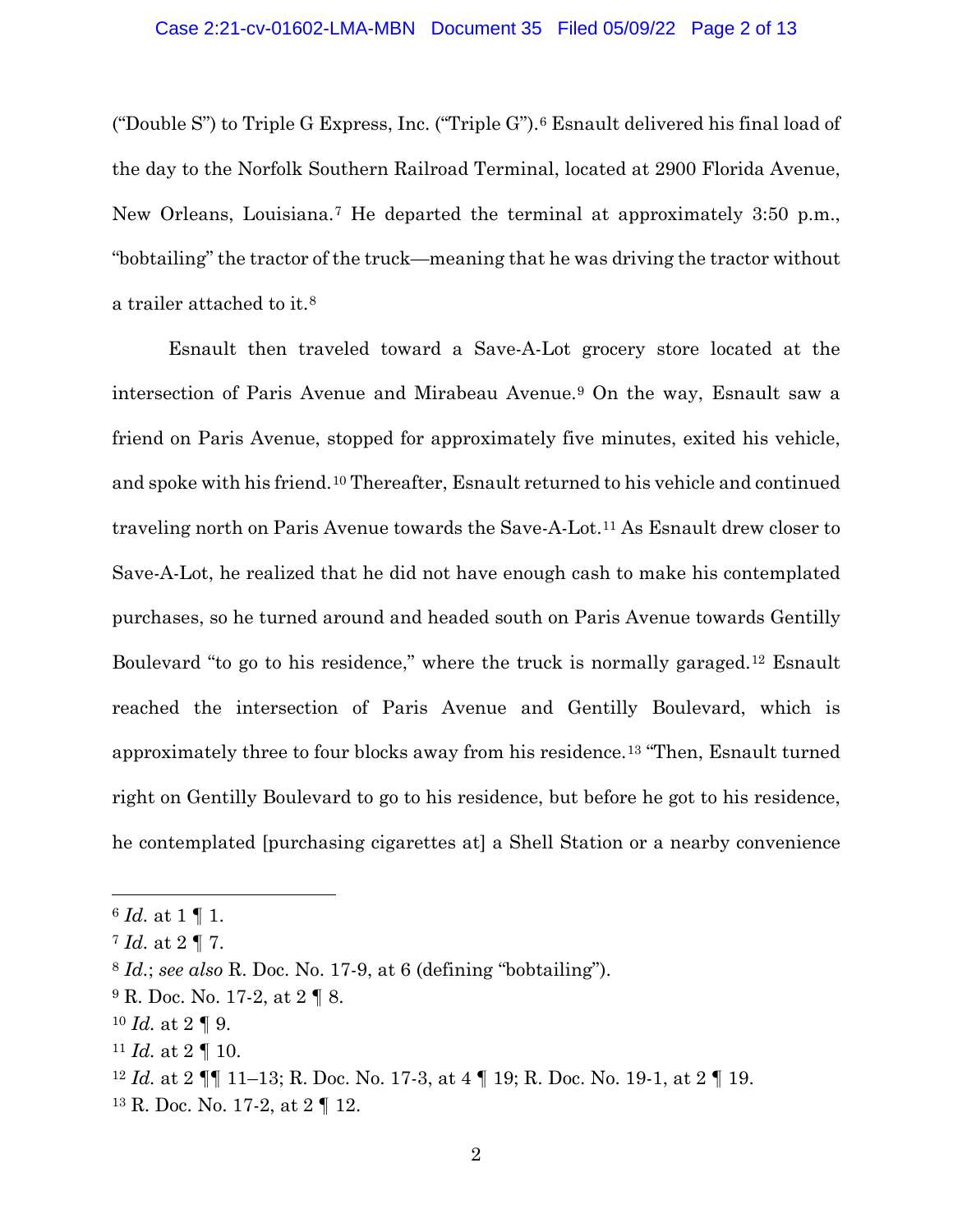#### Case 2:21-cv-01602-LMA-MBN Document 35 Filed 05/09/22 Page 3 of 13

store located near the corner of Paris Avenue and Gentilly Boulevard, which would have required another U-turn in the opposite direction of his residence."<sup>14</sup>

As Esnault started to turn left from the outer lane to the left lane at the intersection of Gentilly Boulevard and Republic Street, in order to make the U-turn, a Nissan Altima, driven by Christian Davis ("Davis"), collided with the left side of the truck.<sup>15</sup> The accident occurred approximately 22 minutes after Esnault departed from the Norfolk Southern Railroad Terminal. <sup>16</sup> "If the accident had not occurred, Esnault would have eventually returned to his residence located at 2346 Gentilly Boulevard, New Orleans, Louisiana, and garaged his truck." 17

### **B. Insurance Policies**

At the time of the accident, Argonaut had issued Commercial Auto Policy Number AVT 100003600 to Triple G, which provided Motor Carrier Coverage in the amount of \$1,000,000.<sup>18</sup> Additionally, ASIC had issued a policy to Triple G, which includes Non-Trucking Liability coverage ("the NTL policy"), the scope of which is specified in the policy's Section One. <sup>19</sup> The policy limit for Section One is \$500,000.<sup>20</sup>

<sup>14</sup> R. Doc. No. 17-2, at 2 ¶ 13. Both parties have stipulated to the fact that Esnault intended to purchase cigarettes at the Shell station or convenience store. R. Doc. No. 33.

<sup>15</sup> *Id.* at 3 ¶ 14.

<sup>16</sup> *Id.* at 3 ¶ 15.

<sup>17</sup> *Id.* at 3 ¶ 16.

<sup>18</sup> R. Doc. No. 19, at 2.

<sup>19</sup> R. Doc. No. 17, at 6.

<sup>20</sup> *Id.*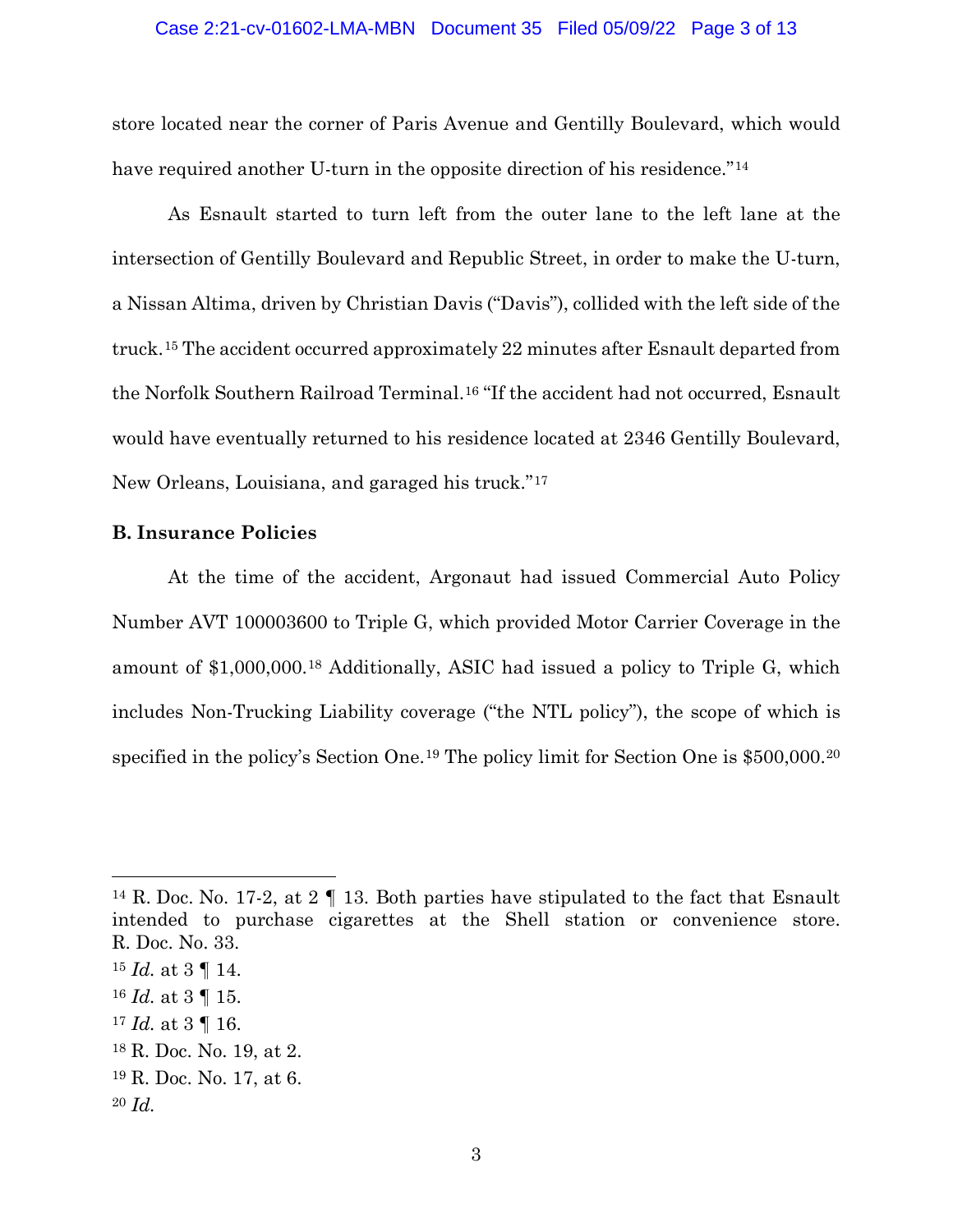The NTL policy states that Section One "only applies to **Losses** that occur . . . when a **Covered Truck** is **Non-Trucking**."<sup>21</sup> The policy states that a truck is "Non-Trucking" when it "is subject to an active **Permanent Lease** with a government regulated **Motor Carrier** and is either **Bobtail** or **Deadhead** and is operating solely for personal use unrelated to the business of the **Motor Carrier**."<sup>22</sup> The policy further provides that a truck is "not **Non-Trucking**" when it is "returning to the **Truck's Primary Garage Location** subsequent to delivering a load[.]"<sup>23</sup> The "**Primary Garage Location**" is "the home parking base for a **Truck** or the terminal from which the **Truck** customarily obtains hauling assignments." 24

#### **C. Ensuing Litigation**

In the underlying lawsuit, Davis named Argonaut, ASIC, Esnault, Double S, and Triple G as defendants.<sup>25</sup> Davis's state court petition stated that "at all material times . . . [Esnault] was on a mission and/or errand for [Triple G] and/or [Double S] on the date of this accident[.]" <sup>26</sup> Argonaut provided a defense to Esnault, Triple G, and Double S, and settled Davis's claims as to those defendants for \$750,000.<sup>27</sup> The order of dismissal, executed in January 2021 as a result of the settlement, stated that Davis "retains all claims and rights . . . against Atlantic Specialty Insurance

 $21$  R. Doc. No. 17-9, at 9 (emphasis in original).

<sup>22</sup> *Id.* at 6 (emphasis in original). The parties do not dispute that the truck was subject to an active permanent lease with a government regulated motor carrier.

<sup>23</sup> *Id.* at 6–7.

<sup>24</sup> *Id.* at 7.

<sup>25</sup> R. Doc. No. 17-3, at 1.

<sup>26</sup> R. Doc. No. 17-4, at 3 ¶ VI.

<sup>27</sup> R. Doc. No. 19-1, at 1.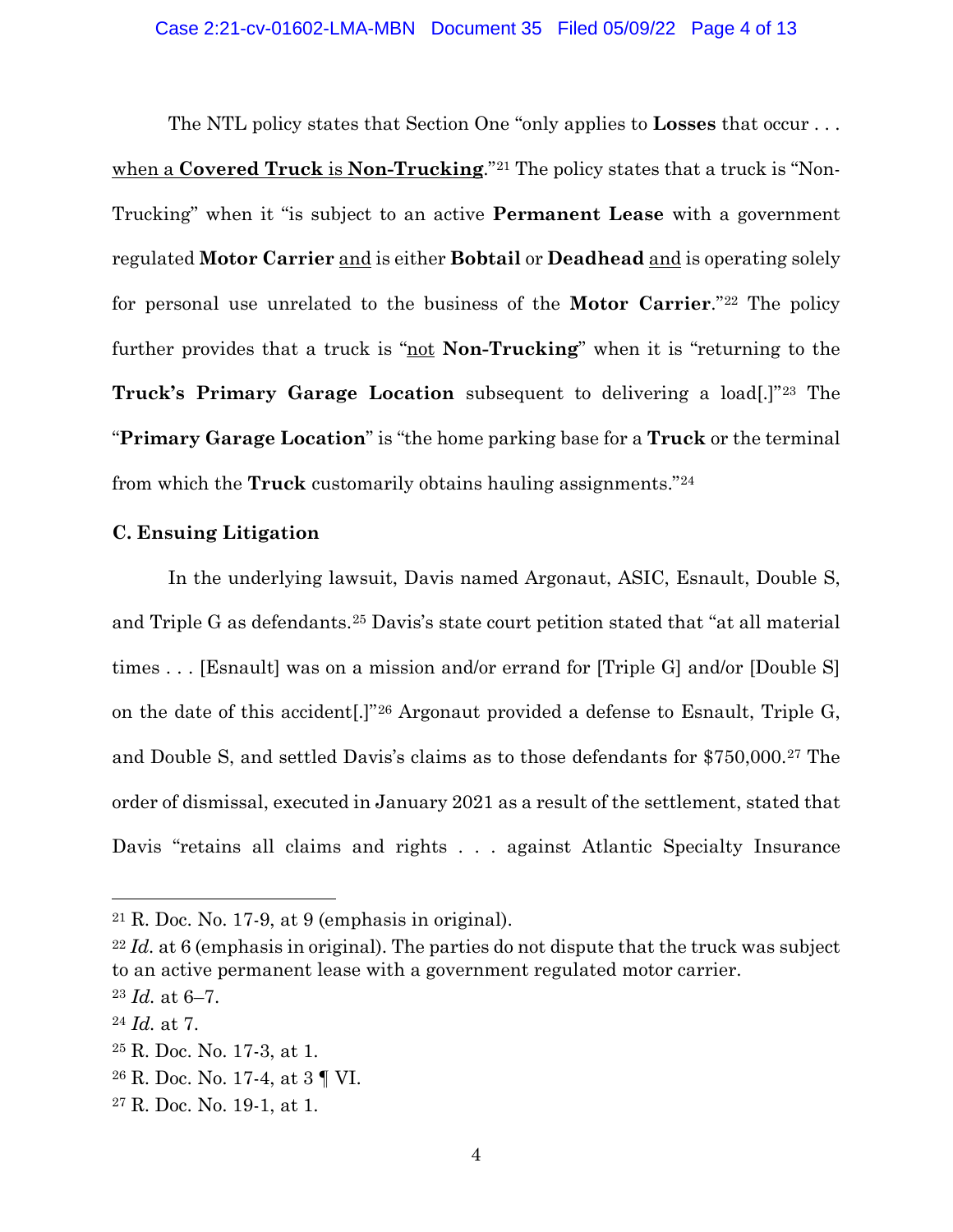#### Case 2:21-cv-01602-LMA-MBN Document 35 Filed 05/09/22 Page 5 of 13

Company."<sup>28</sup> Davis assigned all of his remaining rights to Argonaut.<sup>29</sup> An order of dismissal as to all remaining defendants was executed on February 22, 2022.<sup>30</sup>

Argonaut filed the above-captioned action in this Court, seeking damages from ASIC.<sup>31</sup> Argonaut argues that ASIC's NTL policy covered the collision and, therefore, that ASIC should have been the primary insurer in settling Davis's claims.<sup>32</sup> Argonaut argues that ASIC had a duty to provide coverage and to defend Esnault and Triple G in the underlying lawsuit.<sup>33</sup> Argonaut argues that it has the right to recover \$500,000 from ASIC—in other words, the maximum limit under ASIC's policy.<sup>34</sup> Additionally, Argonaut argues that it is entitled to recover special damages in the amount of \$30,384.95 for the cost of defending the underlying lawsuit. 35

In the instant motion for summary judgment, ASIC argues that its NTL policy did not cover the collision at issue and that Argonaut is not entitled to recover any damages from ASIC in connection with the underlying settlement. ASIC also submits that, even if the NTL policy covered the collision, ASIC did not have a duty to defend in the underlying lawsuit, and that Argonaut has no basis to seek contribution from ASIC, whether directly or through subrogation of Davis's claims. <sup>36</sup>

- <sup>30</sup> R. Doc. No. 19-3.
- <sup>31</sup> R. Doc. No. 1, at 6 ¶ 17.
- <sup>32</sup> *Id.* at 4 ¶ 11, 6 ¶ 17.
- <sup>33</sup> *Id.* at 6 ¶ 17.
- <sup>34</sup> *Id.* at 5 ¶ 15.
- <sup>35</sup> *Id.* at 6 ¶ 17.
- <sup>36</sup> R. Doc. No. 17-1, at 10–12, 19–21.

<sup>28</sup> R. Doc. No. 17-8.

<sup>29</sup> R. Doc. No. 17-7, at 5.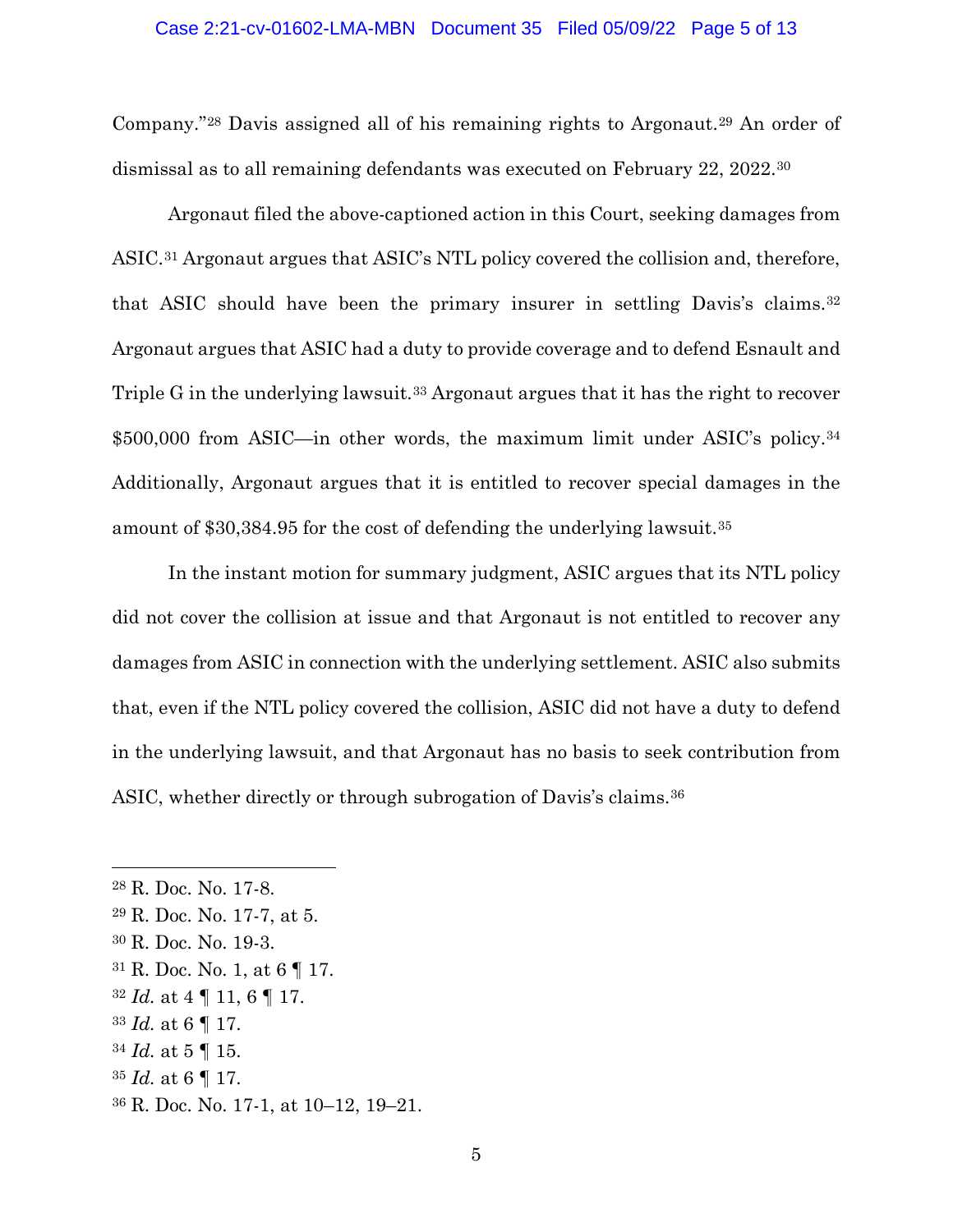#### **II. STANDARD OF LAW**

Summary judgment is proper when, after reviewing the pleadings, the discovery and disclosure materials on file, and any affidavits, the court determines that there is no genuine dispute of material fact and that the movant is entitled to judgment as a matter of law. *See* Fed. R. Civ. P. 56. "[A] party seeking summary judgment always bears the initial responsibility of informing the district court of the basis for its motion, and identifying those portions of [the record] which it believes demonstrate the absence of a genuine issue of material fact." *Celotex Corp. v. Catrett*, 477 U.S. 317, 323 (1986). The party seeking summary judgment need not produce evidence negating the existence of a material fact, but need only point out the absence of evidence supporting the other party's case. *Id.*; *Fontenot v. Upjohn Co.*, 780 F.2d 1190, 1195 (5th Cir. 1986).

Once the party seeking summary judgment carries its burden, the nonmoving party must come forward with specific facts showing that there is a genuine dispute of material fact for trial. *Matsushita Elec. Indus. Co. v. Zenith Radio Corp.*, 475 U.S. 574, 587 (1986). The showing of a genuine issue is not satisfied by creating "'some metaphysical doubt as to the material facts,' by 'conclusory allegations,' by 'unsubstantiated assertions,' or by only a 'scintilla' of evidence." *Little v. Liquid Air Corp.*, 37 F.3d 1069, 1075 (5th Cir. 1994) (citations omitted). Instead, a genuine issue of material fact exists when the "evidence is such that a reasonable jury could return a verdict for the nonmoving party." *Anderson v. Liberty Lobby, Inc.*, 477 U.S. 242, 248 (1986). "Although the substance or content of the evidence submitted to support or dispute a fact on summary judgment must be admissible . . . . the material may be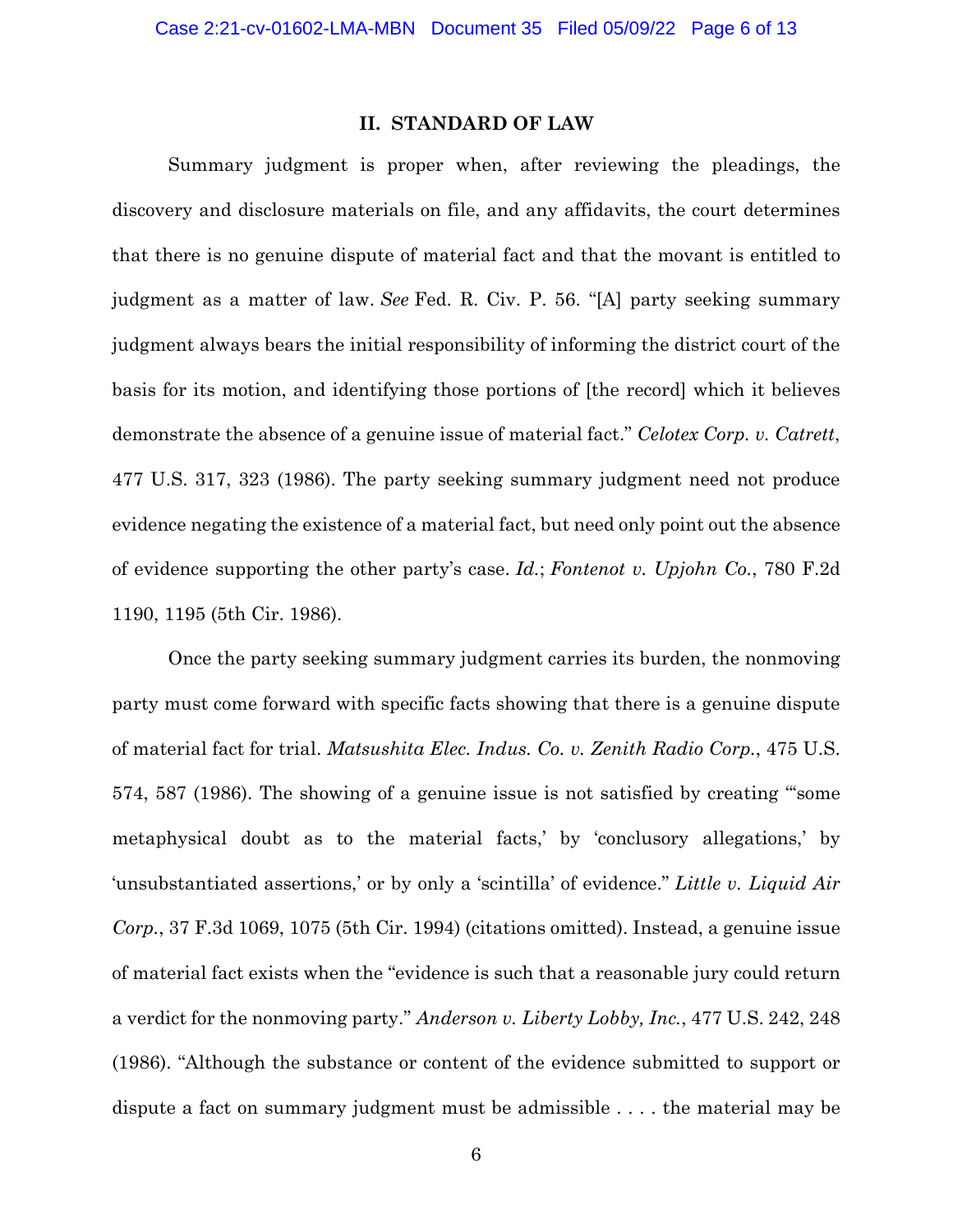presented in a form that would not, in itself, be admissible at trial." *Lee v. Offshore Logistical & Transp., LLC*, 859 F.3d 353, 355 (5th Cir. 2017) (quotation omitted).

The party responding to the motion for summary judgment may not rest upon the pleadings but must identify specific facts that establish a genuine issue. *Anderson*, 477 U.S. at 248. The nonmoving party's evidence, however, "is to be believed, and all justifiable inferences are to be drawn in [the nonmoving party's] favor." *Id.* at 255; *see also Hunt v. Cromartie*, 526 U.S. 541, 552 (1999).

## **III. LAW AND ANALYSIS**

"The interpretation of an insurance contract presents a question of law, rather than fact, and therefore is an appropriate matter for determination by summary judgment." *Martco Ltd. P'ship v. Wellons, Inc.*, 588 F.3d 864, 878 (5th Cir. 2009) (citations omitted). "Louisiana law provides that an insurance policy is a contract between the parties and should be construed using the general rules of contract interpretations set forth in the Louisiana Civil Code." *First Am. Bank v. First Am. Transp. Title Ins. Co.*, 585 F.3d 833, 837 (5th Cir. 2009). "The role of the judiciary in interpreting an insurance contract is to ascertain the common intent of the insured and insurer as reflected by the words of the policy." *Gorman v. City of Opelousas*, 148 So. 3d 888, 892 (La. 2014) (quoting *Peterson v. Schimeck*, 729 So. 2d 1024, 1028 (La. 1991)). "When the words of an insurance contract are clear, explicit and lead to no absurd consequences, courts must enforce the contract as written and make no further interpretation in search of the parties' intent." *Id.* (quoting *Peterson*, 729 So. 2d at 1028); *see also* La. Civ. Code. art 2046.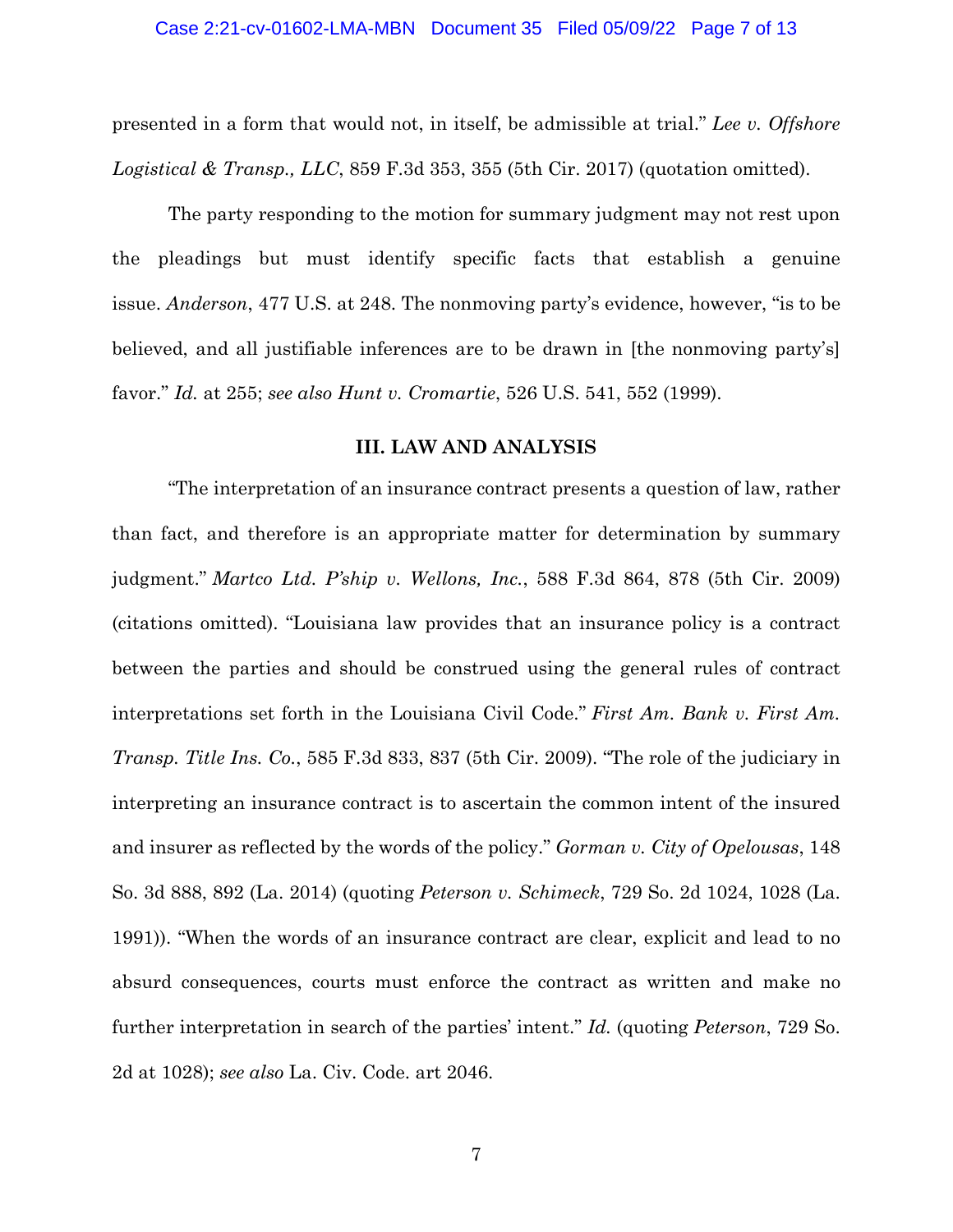#### Case 2:21-cv-01602-LMA-MBN Document 35 Filed 05/09/22 Page 8 of 13

"Ambiguous policy provisions are generally construed against the insurer and in favor of coverage." *Cadwallader v. Allstate Ins. Co.*, 848 So. 2d 577, 580 (La. 2003). "Under this rule of strict construction, equivocal provisions seeking to narrow an insurer's obligation are strictly construed against the insurer." *Id.* However, this principle "applies only if the ambiguous policy provision is susceptible to two or more *reasonable* interpretations." *Id.* (emphasis in original). "An insurance policy should not be interpreted in an unreasonable or strained manner so as to enlarge or to restrict its provision beyond what is reasonably contemplated by its terms or so as to achieve an absurd conclusion." *Lodwick, LLC v. Chevron U.S.A., Inc.*, 126 So. 3d 544, 549–50 (La. App. 2 Cir. 2013). "Likewise, a court should not strain to find ambiguity in a policy where none exists." *Id.*

ASIC contends that, because "Esnault was returning from dropping off a load at the time of this accident, and would not have even been operating the Truck at all had it not been for the delivery he had been obligated to make, it is clear that he was not operating the subject Truck *solely for personal use* at the time the accident occurred, such that the underlying claim is properly excluded from coverage under this general definition alone." 37

Argonaut states that it is "is not taking the position that any 'route deviation' . . . would have triggered ASIC's Non-Trucking coverage" and suggests, for instance, that stopping to purchase gas or to use the restroom would not be considered "non-

<sup>37</sup> R. Doc. No. 17-1, at 13 (emphasis in original).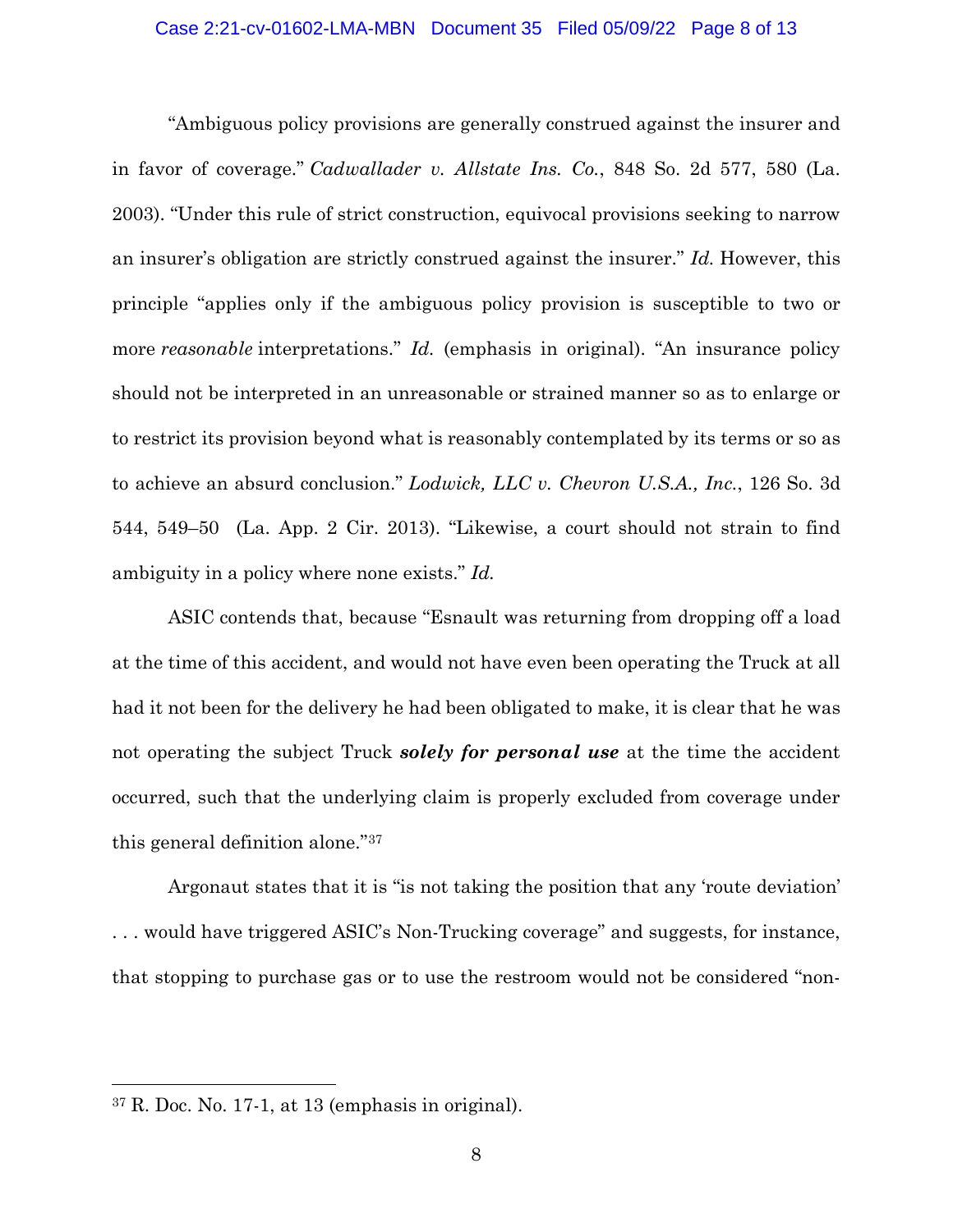#### Case 2:21-cv-01602-LMA-MBN Document 35 Filed 05/09/22 Page 9 of 13

trucking."<sup>38</sup> However, Argonaut submits that stopping to "purchase groceries or cigarettes" is "purely . . . personal" in nature, such that the driver would be considered to be "non-trucking."<sup>39</sup> Argonaut also emphasizes the fact that Esnault needed to make a U-turn and travel away from his residence in order to complete his contemplated stop at a nearby Shell station or convenience store.

First, the Court looks to the term "Non-Trucking," which is defined, in relevant part, as when a truck is "operating solely for personal use unrelated to the business of the Motor Carrier."40 The inclusion of the term "solely" in this definition is significant, because it indicates that the policy contemplates that a truck may simultaneously be put to both business and personal use. Additionally, the relevant coverage exception, which applies when the truck is "returning to the Truck's Primary Garage subsequent to delivering a load,"<sup>41</sup> does not state that the return trip must be the most direct route possible, nor does it explicitly preclude drivers from making brief stops or detours along the way.

The caselaw on this issue, although sparse, supports the interpretation that minor personal detours do not render a truck to be "non-trucking." For instance, in *Great West Casualty Insurance Co. v. Burns*, 2020 WL 2776495 (M.D. Ga. May 28, 2020), the court considered the same ASIC Non-Trucking policy in a context that bears some factual similarities to the instant case. The court concluded that if a truck

<sup>38</sup> R. Doc. No. 19, at 6.

<sup>39</sup> *Id.*

<sup>40</sup> R. Doc. No. 17-9, at 6.

<sup>41</sup> *Id.* at 7.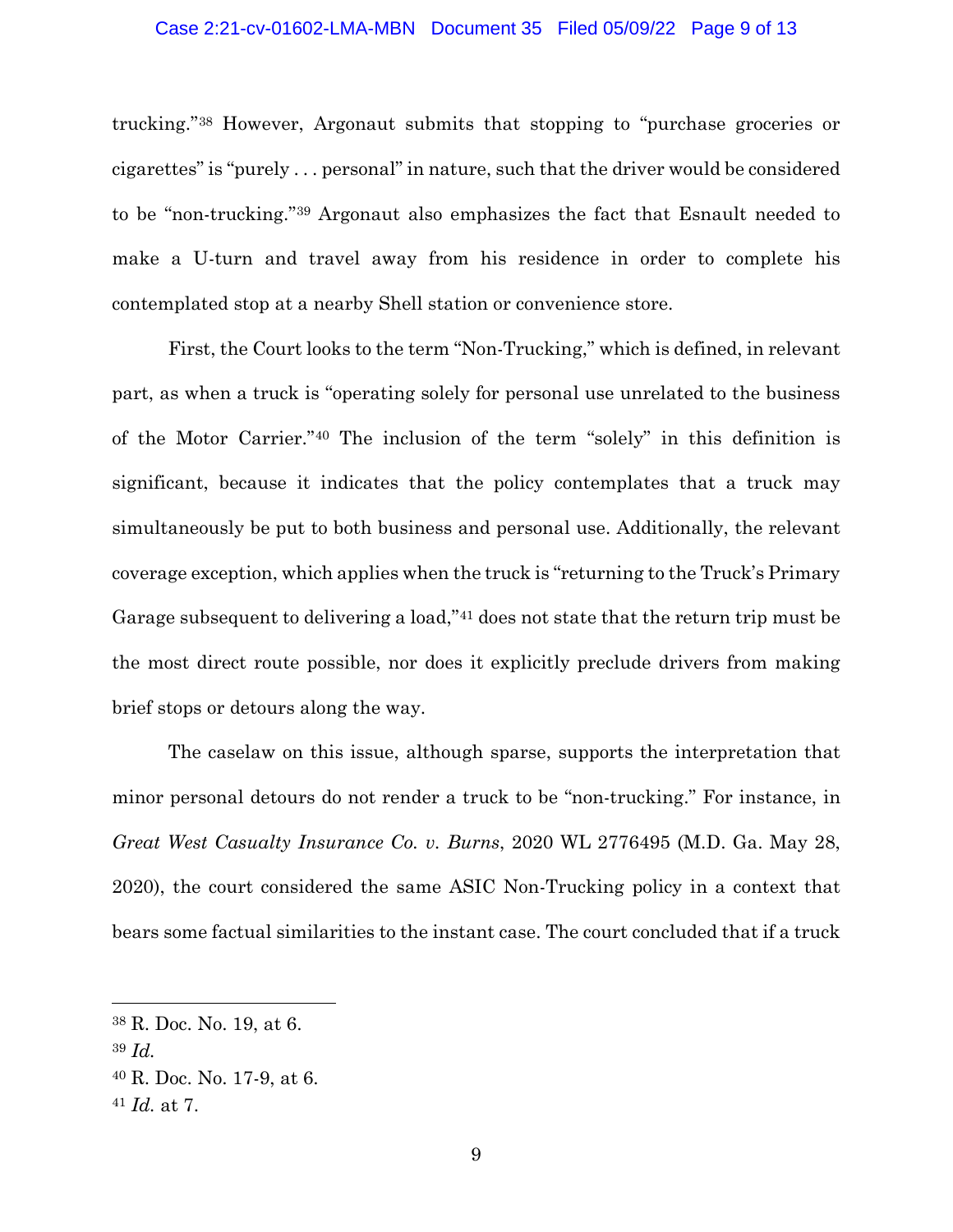#### Case 2:21-cv-01602-LMA-MBN Document 35 Filed 05/09/22 Page 10 of 13

driver made a "personal errand to grab food" while he was *en route* to pick up a load, this would "not change the essential nature of his trip." *Id.* at \*8. Such a stop would be a "minor personal detour," which "would not have altered the reason he was operating his tractor that morning, which was to further [his carrier's] commercial interests by picking up a load[.]" *Id.*<sup>42</sup> *See also, e.g.*, *Forkwar v. Empire Fire & Marine Ins. Co.*, 487 F. App'x 775, 780 (4th Cir. 2012) (concluding that a "business use" exception applied, despite the fact that the truck driver stopped for a meal on his way to pick up a load that he had been tasked with retrieving). The parties have not provided, nor is the Court aware of, any cases in which a court has concluded that a short personal detour effectively rendered the driver to be "non-trucking."

Argonaut points to the fact that the General Policy Definitions section of the policy defines the term "Route Deviation" as meaning "a deviation from the customary business route to pursue personal interests,"<sup>43</sup> and asserts that this term must be read in harmony with the relevant exception to the Non-Trucking coverage.<sup>44</sup> However, as ASIC notes, "none of the relevant policy provisions at issue in this case make use of the defined term 'Route Deviation' or otherwise indicate that they are

<sup>42</sup> Ultimately, evidence in the record conflicted with the driver's testimony that he intended to make a brief detour for a meal. *Burns*, 2020 WL 2776495, at \*8–9. Because there were genuine disputes of material fact as to the driver's intended destination, among other things, the court denied the motion for summary judgment. *Id.* at \*9. No such factual disputes exist in this action because the parties have jointly stipulated that Esnault intended to get cigarettes at a nearby gas station or convenience store prior to the collision. *See supra* n.14.

<sup>43</sup> R. Doc. No. 17-9, at 7.

<sup>44</sup> R. Doc. No. 19, at 6.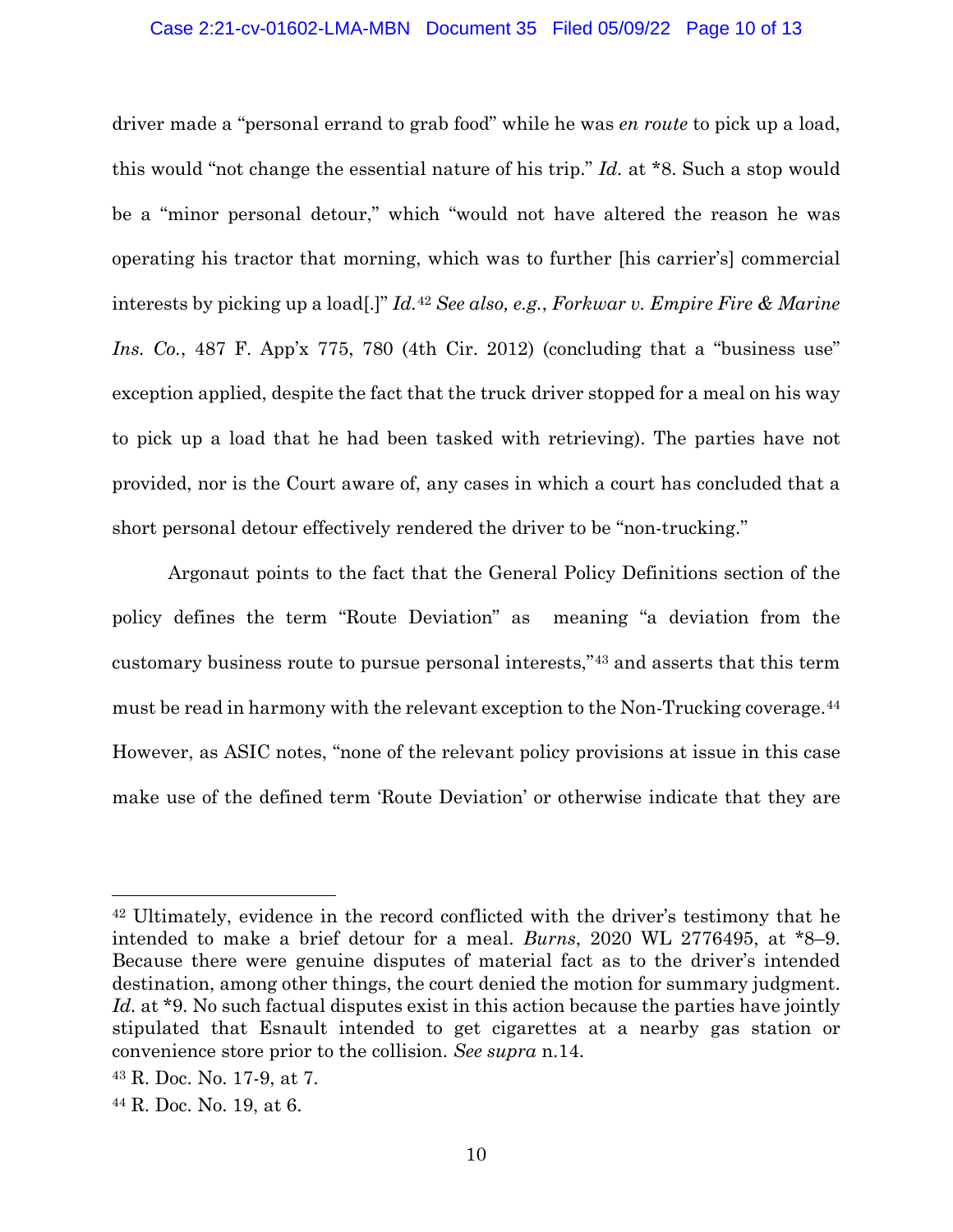#### Case 2:21-cv-01602-LMA-MBN Document 35 Filed 05/09/22 Page 11 of 13

made subject to that term in any way." <sup>45</sup> Additionally, ASIC persuasively asserts that "[t]he fact that the return trip provision does not reference Route Deviations *hurts*  rather than helps Argonaut's argument" because "[t]he provision could have specifically excepted Route Deviations from its scope but plainly does not." <sup>46</sup>

"That 'contractual language may, on occasion, pose difficult factual applications . . .' and that the parties disagree as to coverage, does not create ambiguity." *Mahaffey v. Gen. Sec. Ins. Co.*, 543 F.3d 738, 741 (5th Cir. 2008) (quoting *Empire Fire & Marine Ins. Co. v. Brantley Trucking, Inc.*, 220 F.3d 679, 681 (5th Cir. 2000)). The Court concludes that the language of the NTL policy is unambiguous, and that the NTL policy does not cover the collision at issue in this action. However, to the extent that the policy might be deemed ambiguous, the Court also concludes that Argonaut's proffered interpretation is unreasonable.

Specifically, it would be unreasonable to interpret the policy as preventing drivers from making brief stops or detours to tend to basic personal needs. For instance, it would be difficult to believe that the NTL policy would preclude a driver from stopping to use the restroom. Similarly, it would be difficult to believe that the policy would preclude a driver experiencing drowsiness from stopping for coffee or to stretch his legs. Argonaut, for its part, at least concedes that stopping for gas or to use the restroom would not render the driver "non-trucking," but maintains that stopping for groceries or cigarettes is purely personal in nature, and would render the

<sup>45</sup> R. Doc. No. 22, at 6.

<sup>46</sup> *Id.* at 6–7.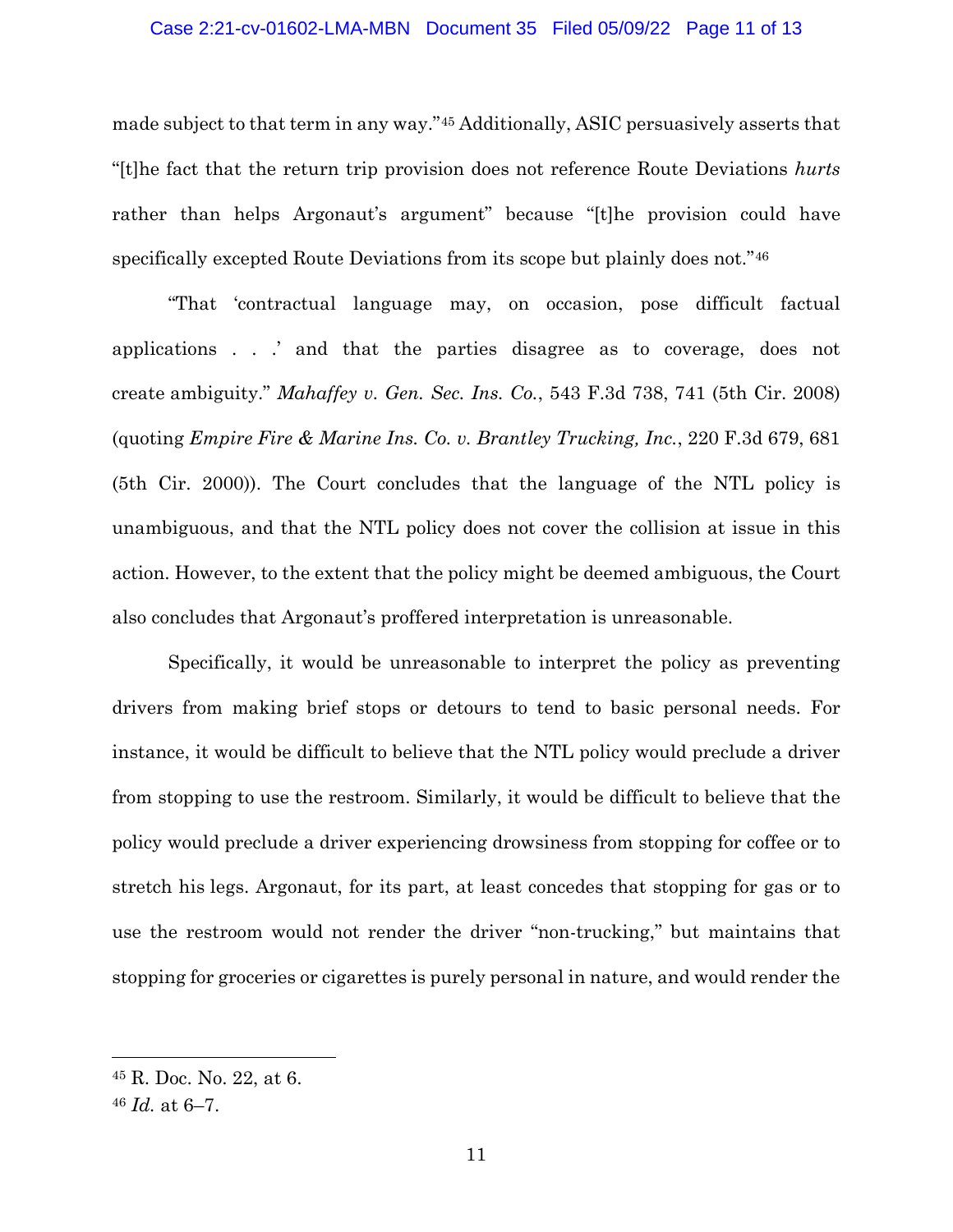#### Case 2:21-cv-01602-LMA-MBN Document 35 Filed 05/09/22 Page 12 of 13

driver "non-trucking."<sup>47</sup> However, the text of the policy provides no basis for drawing such distinctions. While stopping for gas is perhaps an example of a detour that could be described as solely for business purposes, any other kind of detour—including a stop to use the restroom, or to get coffee or food—could be characterized as at least partially personal in nature. The Court concludes that it would be unreasonable to read the NTL policy as precluding stops or detours of any kind whatsoever, and further concludes that it would be unreasonable to read Argonaut's proposed distinctions into the policy.

Argonaut also cautions that, "[i]n essence, ASIC's position is that until Esnault returned home, he was not Non-Trucking, no matter what he was doing or where he was going."<sup>48</sup> The Court does not believe that such an extreme implication flows from its interpretation of the policy. Future cases may present factual scenarios that test the outer boundaries of the NTL policy, but the instant case does not. The collision occurred approximately 22 minutes from the time that Esnault left the Norfolk Southern Railroad Terminal. <sup>49</sup> While Esnault did not take the most direct route home after dropping off his last load of the day, he also did not stray far from the route. He briefly drove towards a grocery store, before realizing that he did not have sufficient cash and drove towards his residence.<sup>50</sup> He stopped for five minutes to talk with a

<sup>47</sup> R. Doc. No. 19, at 6.

<sup>48</sup> *Id.* at 4.

<sup>49</sup> R. Doc. No. 17-2, at 2 ¶ 12.

<sup>50</sup> *Id.* at 2 ¶¶ 8, 10, 11.